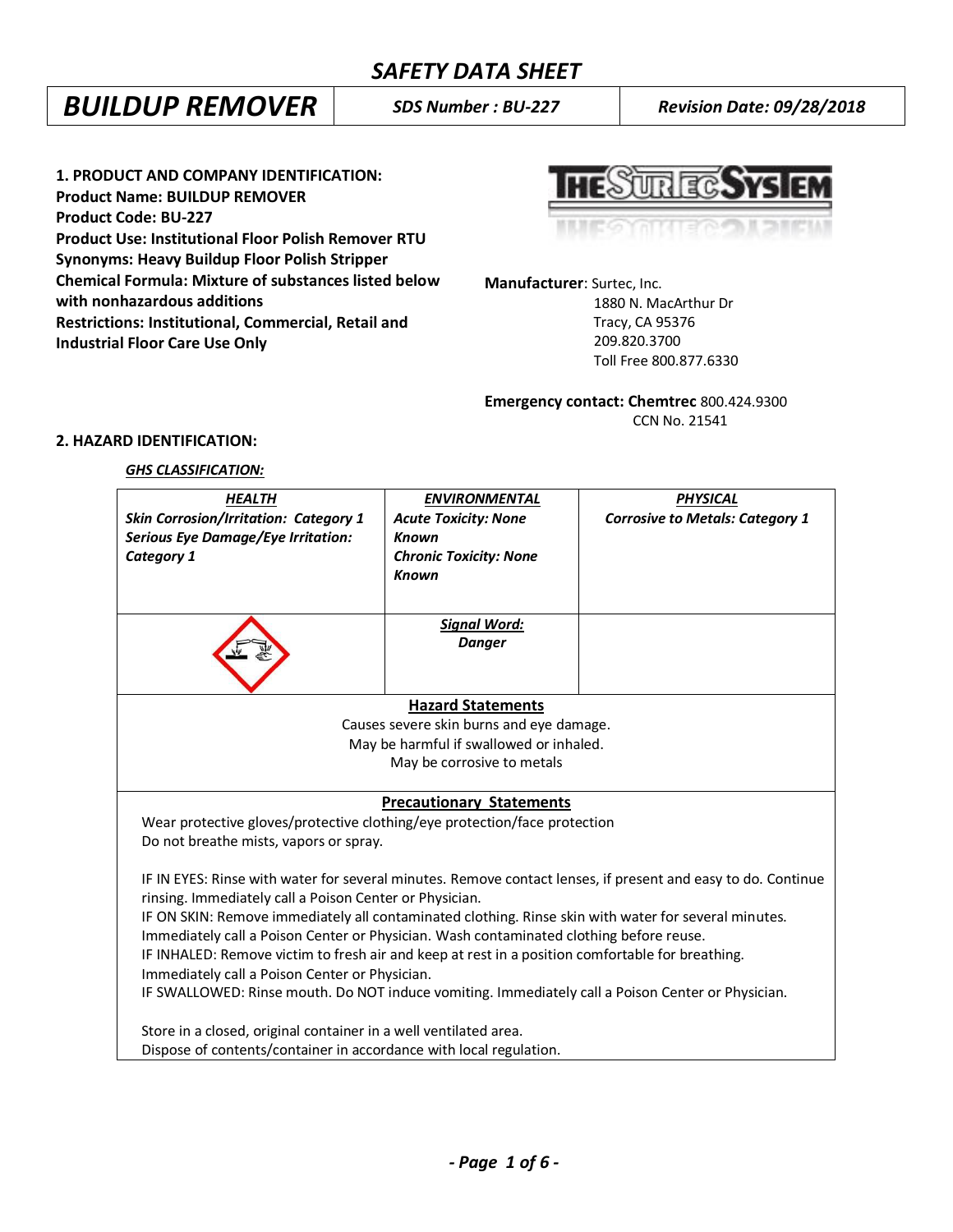## *BUILDUP REMOVER SDS Number : BU-227 Revision Date: 09/28/2018*

## **3. COMPOSITION/INFORMATION ON INGREDIENTS:**

| <b>INGREDIENT</b>                                                 | CAS NO.     | <b>PERCENT</b> | <b>HAZARDOUS</b> |
|-------------------------------------------------------------------|-------------|----------------|------------------|
| 2-BUTOXYETHANOL                                                   | 111-76-2    | 4 - 6%         | <b>YES</b>       |
| 2-AMINOETHANOL                                                    | 141-43-5    | $2 - 4%$       | <b>YES</b>       |
| POTASSIUM HYDROXIDE                                               | 1310-58-3   | $0.5 - 1.0\%$  | <b>YES</b>       |
| NONYLPHENOL POLYETHYLENE GLYCOL ETHER                             | 127087-87-0 | $0.1 - 0.5%$   | <b>YES</b>       |
| Exact Percentages are being withheld as trade secret information. |             |                |                  |

## **4. FIRST-AID MEASURES:**

*Eye Contact:* Rinse with water for 15 minutes. Remove contact lenses, if present and easy to do. Continue rinsing. Immediately call a Poison Center or Physician.

*Skin Contact:* Remove immediately all contaminated clothing. Rinse skin with water for several minutes. Immediately call a Poison Center or Physician. Wash contaminated clothing before reuse.

 *Inhalation:* Remove victim to fresh air and keep at rest in a position comfortable for breathing. Immediately call a Poison Center or Physician.

*Ingestion:* Rinse mouth. Do NOT induce vomiting. Immediately call a Poison Center or Physician.

## **5. FIRE-FIGHTING MEASURES:**

*Fire Extinguishing media:* Use dry chemical, carbon dioxide or water spray. For larger fires use regular foam, dry chemical, carbon dioxide or water spray. Move containers away from fire area if it can be done without risk. From a safe distance and keeping upwind, apply flooding amounts of water to sides of container exposed to fire for cooling purposes until well after the fire is extinguished. Stay away from tanks engulfed in flames. (Emergency Response Guidebook Guide #154)

## *Hazards during fire-fighting:*

Containers may rupture when exposed to extreme heat.

## *Protective equipment for fire-fighting:*

Wear NFPA-approved self-contained breathing apparatus, helmet, hood, boots and gloves.

## **6. ACCIDENTAL RELEASE MEASURES:**

## *Personal precautions:*

Use recommended personal protective clothing and equipment. To prevent slipping, do not walk through spilled material.

#### *Environmental precautions:*

Follow all Federal, State and Local regulations when storing and disposing of substances. Do not allow material to run off work area. Material should be absorbed, collected and disposed of in accordance with regulations. Keep product from entering storm drains. Consult local and federal guidelines for proper disposal of these materials.

## *Cleanup:*

*- For small amounts of released material:* Mop or vacuum up then transfer to suitable container for disposal. - *For large amounts of released material:* Dike around spilled material to contain. Spilled material may be mopped or vacuumed up, then transferred to plastic containers for disposal.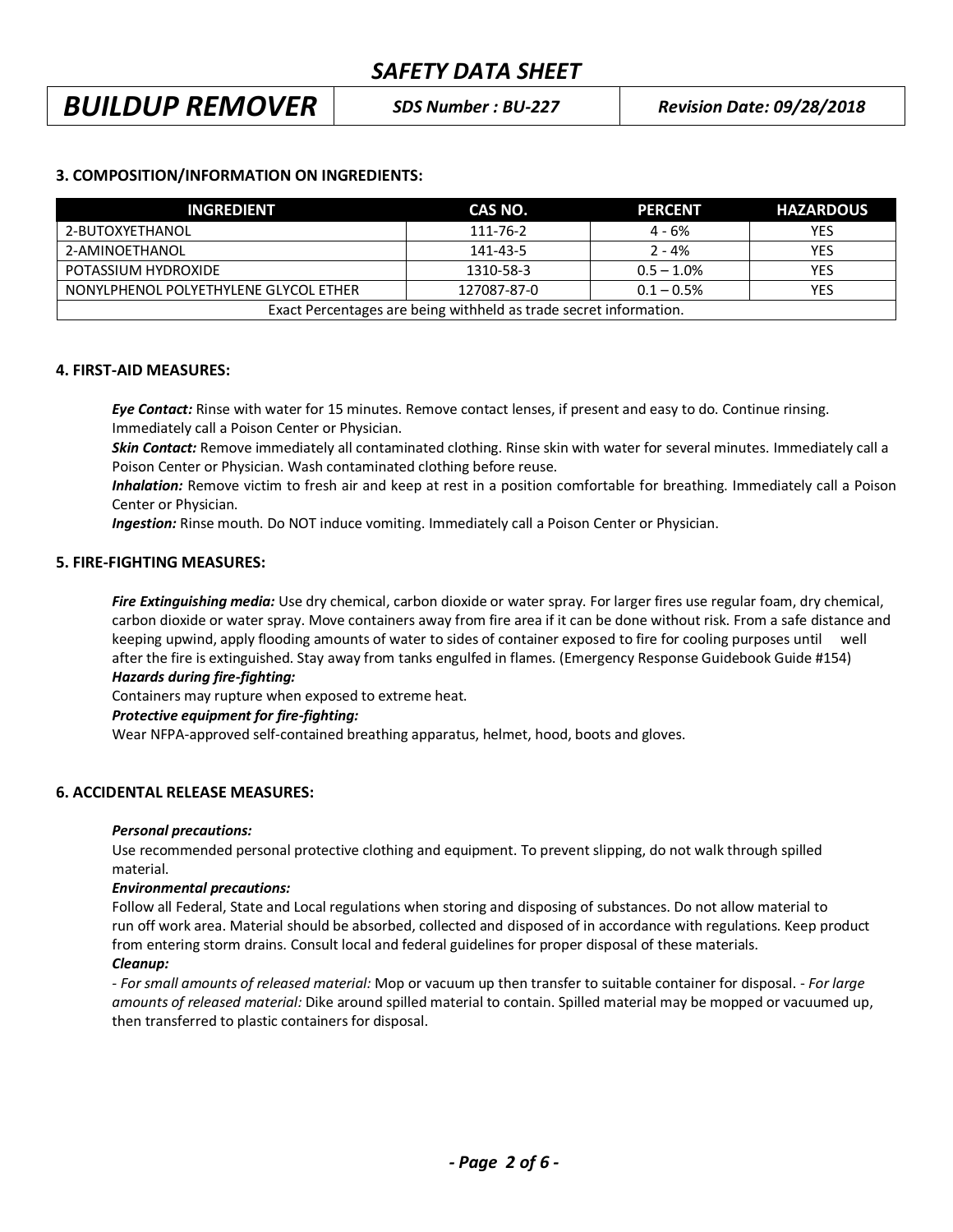## **7. HANDLING and STORAGE:**

#### *Handling:*

**General advice -** No specific measures are necessary provided product and recommended protective clothing/equipment are used correctly. Do not mix with other chemicals. This is a commercial product, not intended for home use. Keep out of reach of children.

#### *Storage:*

**General advice -** Protect against physical damage. Store in tightly closed containers in a cool, well ventilated area. Do not allow product to freeze.

## *Shelf Life:*

12 months minimum

## **8. EXPOSURE CONTROLS and PERSONAL PROTECTION:**

#### *Advice on system design:*

Provide local exhaust ventilation to control vapors/mist for published exposure limits.

## *Personal protective equipment (HMIS rating 'H'):*

Eye protection: Wear splash-proof safety goggles to prevent exposure.

Skin protection: Chemical-resistant gloves and chemical-resistant, high traction footwear. Wear appropriate protective (impervious) clothing equipment to prevent possible skin contact.

Respiratory protection: Use proper NIOSH-OSHA respirator for contamination levels found in work area or if ventilation is inadequate.

General safety and hygiene measures: Exercise stringent hygiene practices to minimize exposure.

If contact occurs, wash any body part with soap and water immediately. Wash hands after use, an

before eating, drinking or smoking.

## *Other protective measures:*

Nearby running water on the job site is necessary, should an accident occur.

*Exposure Guidelines:*

| ACGIH TLV: | 20 ppm (111-76-2), 3 ppm (141-43-5) and 2 mg/m <sup>3</sup> (1310-58-3)       |
|------------|-------------------------------------------------------------------------------|
| STEL:      | $6$ ppm $(141-43-5)$                                                          |
| OSHA PEL:  | 50 ppm- Skin (111-76-2), 3 ppm (141-43-5) and 2 mg/m <sup>3</sup> (1310-58-3) |

## **9. PHYSICAL and CHEMICAL PROPERTIES:**

| Appearance:                 | Clear Lt. Yellow Liquid  | Flash Point:                            | $>200^{\circ}$ F         |
|-----------------------------|--------------------------|-----------------------------------------|--------------------------|
| Odor:                       | Citrus                   | <b>Upper/Lower Flammability Limits:</b> | No information available |
| pH value:                   | $12.0 \pm 0.2$           | Relative Density (water):               | 1.01                     |
|                             |                          | Auto-Ignition Temperature:              | No information available |
|                             |                          | Decomposition temperature:              | No information available |
| Specific gravity:           | $1.01$ (H2O = 1)         | <b>Partition Coefficient</b>            | No information available |
| Solidification temperature: | No information available | Odor Threshold                          | No information available |
| Freezing/Melting point:     | 32 °F (0 °C)             | Viscosity:                              | $< 10$ cps.              |
| Boiling point:              | 212°F (100 °C)           | <b>Partition Coefficient</b>            | No information available |
| Vapor density:              | No information available | Solubility in water:                    | 100%                     |
| Vapor pressure:             | No information available |                                         |                          |
| <b>Evaporation Rate:</b>    | No information available |                                         |                          |
| <b>Regulatory VOC:</b>      | 8.6% by weight           |                                         |                          |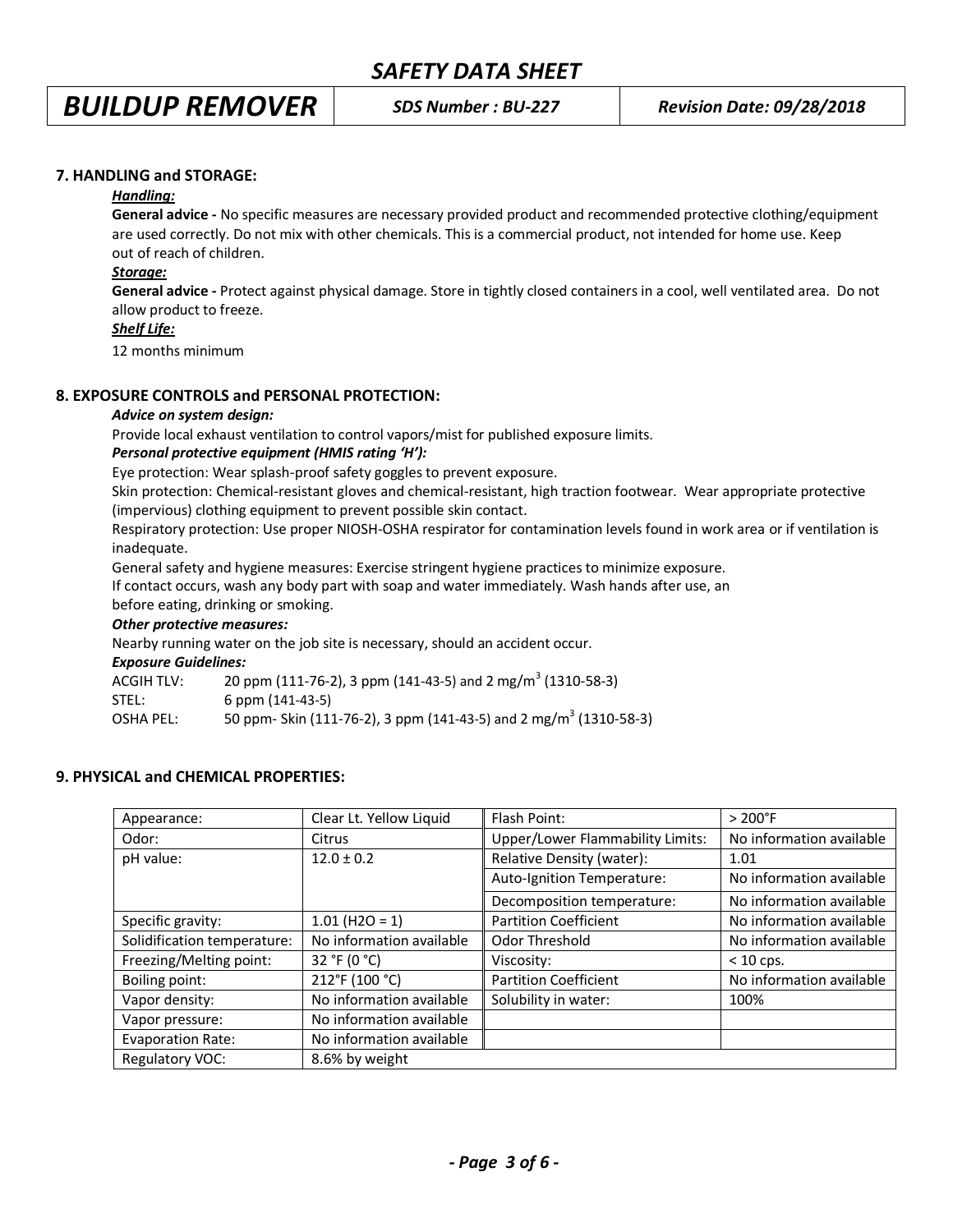# *BUILDUP REMOVER SDS Number : BU-227 Revision Date: 09/28/2018*

## **10. STABILITY and REACTIVITY:**

*Conditions to avoid:*

Excessive heat or flame. *Substances to avoid:* Strong acids, oxidizers (e.g., bleach). *Hazardous reactions:* Product is chemically stable. Reaction with strong acids may generate high heat. *Decomposition or By-products:* In fire conditions: carbon monoxide (CO), carbon dioxide ( $CO<sub>2</sub>$ ) nitric oxides (NOx)and ammonia. *Corrosion to metals:* Minimize contact with aluminum, copper and copper alloys.

## **11. TOXICOLOGY INFORMATION:**

## *Acute Toxicity (Symptoms):*

**Ingestion:** May be harmful if swallowed. Burns of the mouth, throat, esophagus and stomach. Pain, nausea, vomiting and diarrhea.

**Eye Contact:** Can cause serious eye damage. Severe irritation, conjunctivitis, redness. Contact may cause permanent eye damage.

**Skin Contact:** Can cause severe skin damage. Irritation, inflammation, ulceration, necrosis and possible chemical burns. **Inhalation:** May be harmful if inhaled**.** May cause respiratory irritation including nasal and throat discomfort.

#### *Chronic Toxicity:*

 **Other information:** No components present at 0.1% or greater are considered carcinogens by ACGIH, IARC, NTP or OSHA.

#### **12. ECOLOGICAL INFORMATION:**

#### *Biodegradation:*

Test method: Unspecified Analysis method: Unspecified Degree of elimination: Expected to be biodegradable.

#### *Environmental toxicity:*

Acute and prolonged toxicity to fish: Not Established Toxicity to microorganisms: Not Established Other ecotoxicological advice: Not Established

## **13. DISPOSAL CONSIDERATIONS:**

*Waste disposal of substance:* Dispose of in accordance with all Federal, State and Local regulations when storing and disposing of substances. It is the waste generator's responsibility to determine if a particular waste is hazardous under RCRA (EPA regulations for hazardous waste).

**Container disposal:** Dispose of in a licensed facility in accordance with local regulations.

*RCRA:* Unspecified.

## **14. TRANSPORTATION INFORMATION:**

**DOT:**

**Proper Shipping Name:** COMPOUND CLEANING LIQUID (NON-HAZARDOUS)

*- Page 4 of 6 -*